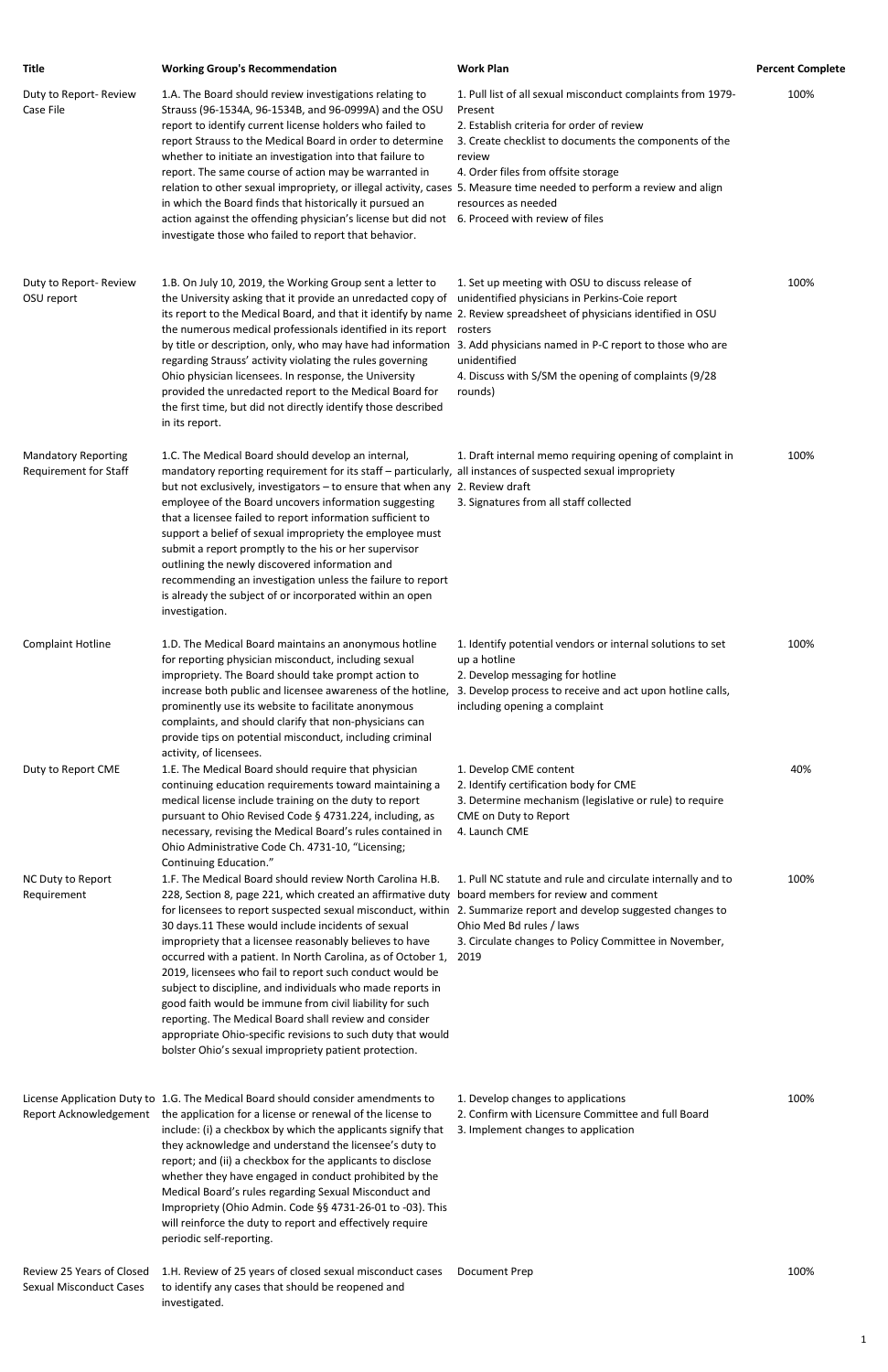| <b>Title</b>                                                        | <b>Working Group's Recommendation</b>                                                                                                                                                                                                                                                                                                                                                                                                                                                                                                                                                                                                                                                                                                                                                                                                                                                                                                                                                                                     | <b>Work Plan</b>                                                                                                                                                                                                                                                                                                                                                   | <b>Percent Complete</b> |
|---------------------------------------------------------------------|---------------------------------------------------------------------------------------------------------------------------------------------------------------------------------------------------------------------------------------------------------------------------------------------------------------------------------------------------------------------------------------------------------------------------------------------------------------------------------------------------------------------------------------------------------------------------------------------------------------------------------------------------------------------------------------------------------------------------------------------------------------------------------------------------------------------------------------------------------------------------------------------------------------------------------------------------------------------------------------------------------------------------|--------------------------------------------------------------------------------------------------------------------------------------------------------------------------------------------------------------------------------------------------------------------------------------------------------------------------------------------------------------------|-------------------------|
|                                                                     | 1.H. Review of 25 years of closed sexual misconduct cases<br>to identify any cases that should be reopened and<br>investigated.                                                                                                                                                                                                                                                                                                                                                                                                                                                                                                                                                                                                                                                                                                                                                                                                                                                                                           | Review                                                                                                                                                                                                                                                                                                                                                             | 12%                     |
| Establish Meaningful Law<br><b>Enforcement Ties</b>                 | 2.A. The Working Group recommends that the Medical<br>Board's plan include a plan to establish meaningful ties to<br>local law enforcement in areas of the state having the<br>highest incidence of sexual impropriety investigations,<br>including with established victim advocacy programs in<br>those agencies and Sexual Assault Response Teams (SARTs)                                                                                                                                                                                                                                                                                                                                                                                                                                                                                                                                                                                                                                                              | 1. Identify areas of state with highest occurrences of<br>sexual misconduct allegations (focus on largest cities, at a<br>minimum)<br>2. Identify existing contacts in all areas<br>3. Seek points of contact for areas where an existing<br>contact does not exist<br>4. Document and retain lists of points of contact for both<br>LE and local victim advocates | 60%                     |
| <b>Contact Law Enforcement</b><br>on all Sexual Misconduct<br>Cases | 2.B. The Working Group recommends that the Medical<br>Board's plan include instruction to contact law<br>enforcement upon the opening of a sexual impropriety<br>investigation to determine whether law enforcement has<br>received or is investigating allegations against the subject of in eLicense system<br>the Medical Board's investigation                                                                                                                                                                                                                                                                                                                                                                                                                                                                                                                                                                                                                                                                        | 1. Develop mechanism to require LE contact in all sexual<br>misconduct cases<br>2. Leverage contacts from item 2A to share information<br>3. Document the date and nature of the contact with LE                                                                                                                                                                   | 100%                    |
| When to Include Law<br>Enforcement                                  | 2.C. The Working Group recommends that the Medical<br>Board's plan include guidance on when to involve law<br>enforcement or the prosecutor's office so that the dual<br>purposes of law enforcement conducting a criminal<br>investigation and the Medical Board conducting an<br>administrative investigation are best served.                                                                                                                                                                                                                                                                                                                                                                                                                                                                                                                                                                                                                                                                                          | 1. Identify points of contact for major associations (e.g.<br>OPAA) in the state<br>2. Identify points of contact to assist the Med Bd in<br>defining "rules of engagement" for sexual misconduct<br>investigations<br>3. Embed agreed-upon rule into the ROI checklist and<br>investigator manual, as well as Sexual Misconduct<br>protocol                       | 100%                    |
| <b>Sexual Abuse Recognition</b><br><b>Staff Training</b>            | 2.D. The Working Group recommends that the Medical<br>Board's plan include Medical Board staff training in<br>recognizing criminal sexual abuse, which is not a substitute<br>for consulting law enforcement or local prosecutors.                                                                                                                                                                                                                                                                                                                                                                                                                                                                                                                                                                                                                                                                                                                                                                                        | 1. Identify training provider for sexual criminal abuse<br>2. Train staff initially<br>3. Develop a plan for ongoing training for staff                                                                                                                                                                                                                            | 100%                    |
| Update Investigator<br>Manual re: Law<br>Enforcement Involvement    | 2.E. Early involvement of law enforcement is critical where<br>potential criminal conduct is detected, both to gather<br>information for the Medical Board investigation as well as<br>to aide law enforcement to identify and investigate criminal LE involvement<br>activity. As a result, depending upon the nature of the<br>conduct, victims, and specific circumstances of each case,<br>the Medical Board's protocol must allow for its employees<br>to exercise sound investigative judgment on when to<br>diverge from that protocol and contact law enforcement<br>immediately and directly, without risking internal or<br>disciplinary reprimand.                                                                                                                                                                                                                                                                                                                                                             | 1. Update investigator manual and sexual misconduct<br>protocol to allow for greater flexibility in sexual<br>misconduct investigations, as well as directions on early                                                                                                                                                                                            | 100%                    |
| Sexual Battery Statutes                                             | 2.F. The Medical Board expressed interest in amending the 1. Take to Med Bd Strauss Committee to make a<br>sexual battery statute(s) in Revised Code Chapter 29 so that recommendation to the Policy Committee<br>a violation in the context of certain physician-patient<br>relationships constitutes criminal conduct by the nature of<br>that relationship. The Working Group recommends that the<br>Medical Board pursue this and other initiatives to better<br>define and allow effective prosecution of criminal sexual<br>conduct by physicians, including, for example, extending<br>statutes of limitation and defining physician criminal<br>conduct. Additionally, the Medical Board should review<br>recent changes to North Carolina law enacted August 1,<br>2019 from House Bill 228, Part VI, beginning on page 20,<br>which created a new criminal offense, punishable as a<br>felony for sexual contact or penetration under pretext of<br>medical treatment. A similar statute in Ohio would serve to | 2. Pending outcome of the Strauss Committee, take to<br>Policy Committee for further action                                                                                                                                                                                                                                                                        | 50%                     |

deter physicians from this type of felonious conduct in the future.

Law Enforcement Best Practices

2.G. While the Working Group focused on the Strauss investigation and the above recommendations focus on investigating criminal sexual conduct, the Medical Board is 2. Review investigator manual, enforcement and encouraged to apply the lessons learned and techniques developed to include law enforcement in any case in which notification where appropriate illegal activity is suspected or uncovered.

1. Identify lessons learned and best practices on notification of law enforcement standards review processes, and all protocols to insert LE 100%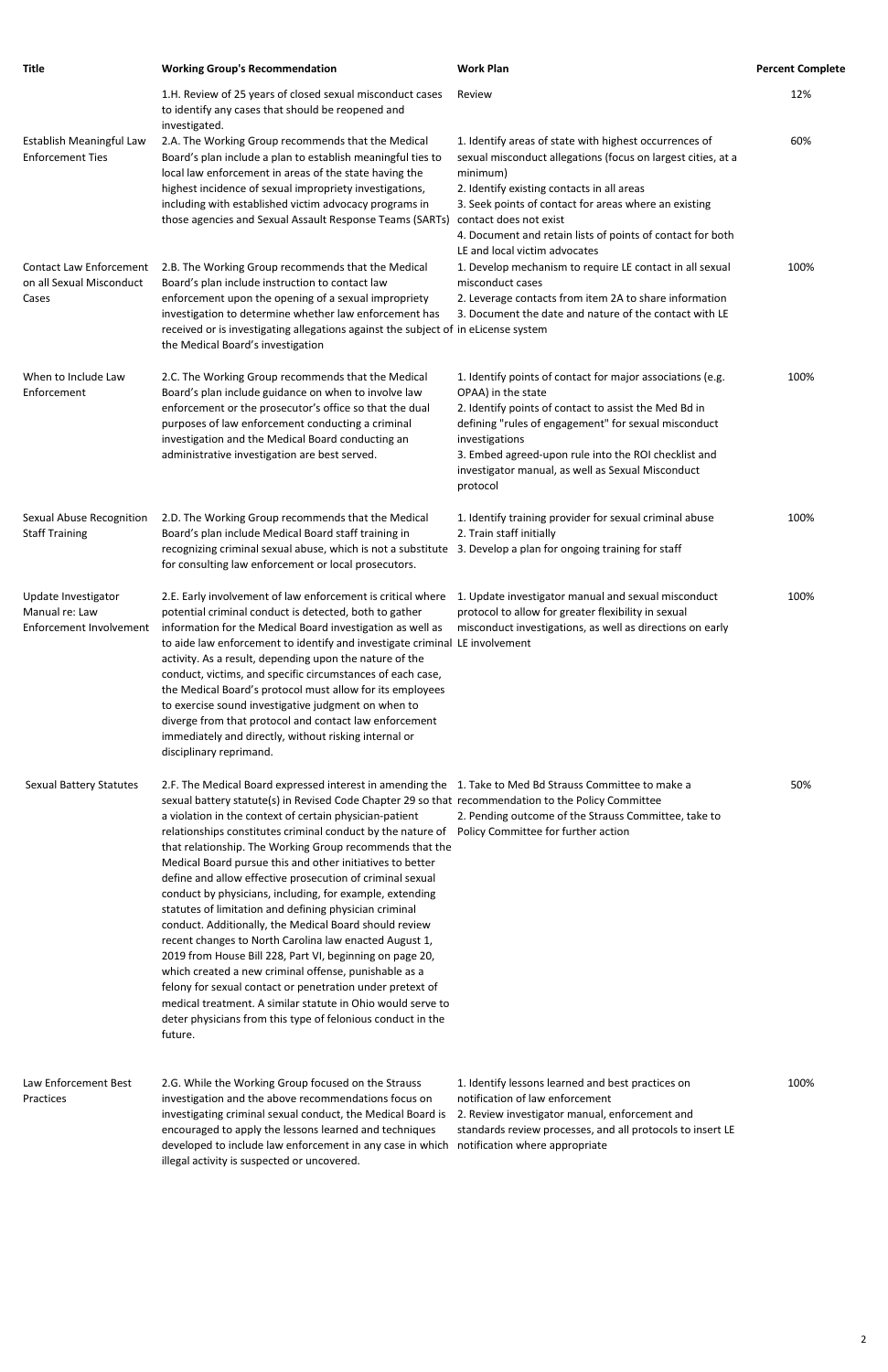| <b>Title</b>                                                              | <b>Working Group's Recommendation</b>                                                                                                                                                                                                                                                                                                                                                                                                                                                                                                     | <b>Work Plan</b>                                                                                                                                                                                                                                                                                                                                  | <b>Percent Complete</b> |
|---------------------------------------------------------------------------|-------------------------------------------------------------------------------------------------------------------------------------------------------------------------------------------------------------------------------------------------------------------------------------------------------------------------------------------------------------------------------------------------------------------------------------------------------------------------------------------------------------------------------------------|---------------------------------------------------------------------------------------------------------------------------------------------------------------------------------------------------------------------------------------------------------------------------------------------------------------------------------------------------|-------------------------|
| <b>Protocol Audit</b>                                                     | 3.A. The Medical Board should access available resources<br>by entering into a consulting agreement with the Office of<br>Internal Audit in the Office of Budget and Management to<br>ensure its internal controls are model policies and to<br>suggest process improvements where necessary. Further,<br>the Medical Board should engage the Auditor of State to<br>perform a compliance and/or performance audit of the<br>Medical Board's adherence to its own standards regarding<br>investigation of sexual impropriety allegations. | 1. Contact OBM to get a better understanding of their<br>available services<br>2. Agree to scope and timeframe of engagement<br>3. Med Bd begins compiling existing information and<br>process documents<br>4. Collaborate with auditor to identify gaps in processes<br>and documentation<br>5. Implement corrections identified                 | 25%                     |
| Case Review Team                                                          | 3.B. The Medical Board should develop a practice to<br>regularly review the decisions, or a meaningful percentage<br>thereof, made by the Secretary and Supervising Member to 2. Identify reporting and checklist criteria for the review<br>close a sexual impropriety case without investigation or to<br>close a case after investigation and without referral for law<br>enforcement. That review should include legal staff,<br>investigative staff, and an internal or outside victim<br>advocate.                                  | 1. Identify team members to fill the sexual misconduct<br>close case review team<br>of cases<br>3. Develop reporting mechanisms for the team's actions<br>4. Bring proposed criteria and review process to full board<br>for approval<br>5. Implement team to review proposed cases to be closed                                                  | 100%                    |
| Board Review of Closing<br>Cases                                          | 3.C. The Medical Board should consider a review of the<br>manner in which investigative reports are delivered to<br>enforcement attorneys, and whether and how to deliver<br>them to Board Members other than the Secretary and<br>Supervising Member involved in approving them for<br>enforcement, so that the Board, as a whole, is informed at<br>least of the basis for closing sexual impropriety cases even<br>if not informed of the identity of the subject of the<br>allegation.                                                | 1. Develop mechanism to document details of<br>investigation without disclosing licensee or patient<br>information<br>2. Identify board members to review de-identified case<br>details and opine on them<br>3. IESR should follow up on any additional investigation<br>needed as part of the review and report back to the<br>reviewing members | 25%                     |
| Aging Case Review                                                         | 3.D. The Medical Board should continue its practice of<br>reviewing aging cases and reviewing the time taken to<br>complete investigations, not to the detriment of the quality<br>of those investigations, but to ensure that a case is<br>investigated and any citation issued promptly, and never<br>again permitted to languish inactive.                                                                                                                                                                                             | 1. Review Red List process with Med Bd Strauss<br>Committee members to get feedback on format and<br>timing<br>2. Make any adjustments suggested by the committee in<br>consultation with S/SM<br>3. Issue Red List with any updated parameters                                                                                                   | 100%                    |
| <b>Review Other States'</b><br><b>Investigation Oversite</b><br>Practices | 3.E. The Medical Board should review the practices of<br>comparable state medical boards, to assess the use of a<br>similar two-member team to oversee investigations, and to<br>identify feasible quality assurance methods.                                                                                                                                                                                                                                                                                                             | 1. Identify practices from other states<br>2. Compile recommendations and sent to Med Bd Strauss<br>Committee<br>3. If statutory changes are needed to affect changes, send<br>to Policy Committee<br>4. If changes are non-statutory, implement                                                                                                  | 25%                     |
| <b>Sharing Case Information</b><br>with Governmental<br>Agencies          | 4.A. Effective in 1999, the General Assembly amended §<br>4731.22(F)(5) to permit sharing the investigation with law<br>enforcement and other regulatory agencies. The Working<br>Group supports the Medical Board's proposal to amend it<br>further to replace "governmental agencies" with<br>"governmental entity" to help alleviate unnecessary<br>definitional restrictions on the Board's permission to share<br>investigative information.                                                                                         | 1. Draft sample language to affect the desired language<br>change<br>2. Seek a legislative vehicle to put it in and get LSC to draft<br>3. Language passed and implemented                                                                                                                                                                        | 50%                     |
| <b>Closed Case Public</b><br>Disclosure                                   | 4.B. In the Strauss case, the enforcement and internal<br>tracking records that may have existed would have<br>provided accountability for the Board's inaction. The<br>Working Group recommends that the Medical Board make<br>public its internal materials that do not themselves<br>constitute a "report required to be submitted to the board<br>under this chapter, a complaint, or information received by                                                                                                                         | 1. Leveraging materials developed in 3.C, create a<br>reporting mechanism for this info<br>2. Place metrics and appropriate investigative information<br>on the website to demonstrate the board's progress                                                                                                                                       | 100%                    |

the board pursuant to an investigation or pursuant to an inspection " under § 4731.22(F)(5) when closing a case without formal action.

Protocol for Information Release to Protect the Public 4.C. The Working Group recommends a statutory change to 1. Review statute to identify avenues and scenarios by allow the President of the Board, or designated Member(s), which this information could be released. to authorize the release of an investigation, subject to appropriate redaction, when in his or her professional judgment, disclosure of such information would avert or minimize a threat to public health or safety. 2. If statute change is needed, Legislative team will seek changes 3. Develop protocol for release of info 4. Get approval from Med Bd Strauss Committee and full board to proceed 50% Protocol for Information Release to Law Enforcement 4.D. The Working Group recommends a statutory change that would permit the Board, or designated Member(s), to authorize the release of investigative information, subject to appropriate redaction, for good cause, specifically including upon request of a law enforcement agency. 1. Review statute to identify avenues and scenarios by which this information could be released. 2. If statute change is needed, Legislative team will seek changes 3. Develop protocol for release of info 4. Get approval from Med Bd Strauss Committee and full board to proceed 50%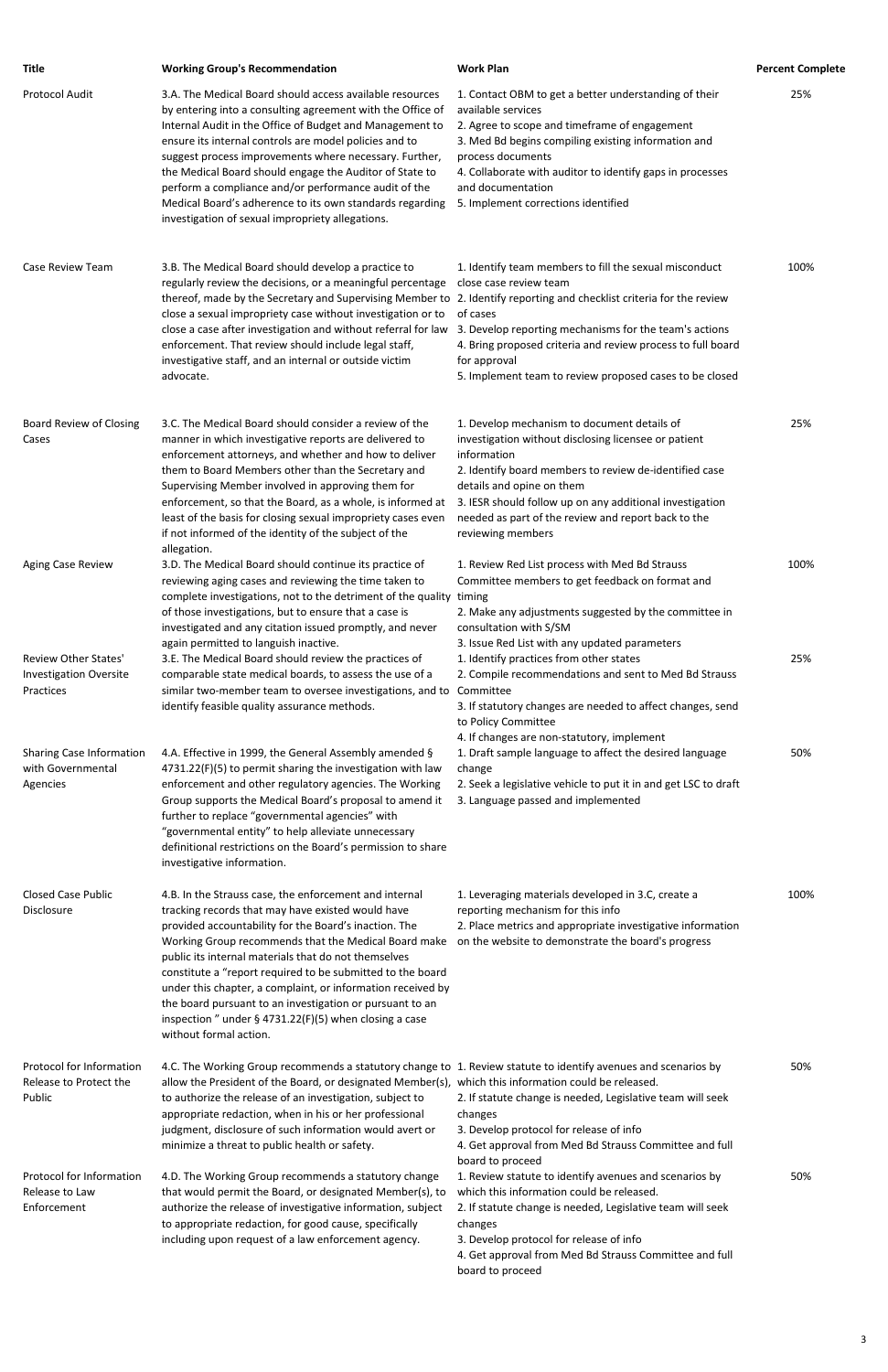| <b>Title</b>                                        | <b>Working Group's Recommendation</b>                                                                                                                                                                                                                                                                                                                                                                                                                                                                                                                                                                                                                                                                                                                                                                                                                                                                                                                                                                                                                                                                                                                                                                                                                                                                                                                                                                                                                                                                                                                                                                   | <b>Work Plan</b>                                                                                                                                                                                                                                                                 | <b>Percent Complete</b> |
|-----------------------------------------------------|---------------------------------------------------------------------------------------------------------------------------------------------------------------------------------------------------------------------------------------------------------------------------------------------------------------------------------------------------------------------------------------------------------------------------------------------------------------------------------------------------------------------------------------------------------------------------------------------------------------------------------------------------------------------------------------------------------------------------------------------------------------------------------------------------------------------------------------------------------------------------------------------------------------------------------------------------------------------------------------------------------------------------------------------------------------------------------------------------------------------------------------------------------------------------------------------------------------------------------------------------------------------------------------------------------------------------------------------------------------------------------------------------------------------------------------------------------------------------------------------------------------------------------------------------------------------------------------------------------|----------------------------------------------------------------------------------------------------------------------------------------------------------------------------------------------------------------------------------------------------------------------------------|-------------------------|
| Pending Case Public<br>Disclosure                   | 4.E. The Board should document and disclose the reason<br>for closing a case after investigation when the decision is<br>made not to pursue formal action, and publicly disclose the 2. Place metrics and appropriate investigative information<br>existence of and status of pending cases.<br>4.E.1 Pursuant to Ohio Revised Code § 4731.22(F)(6), the<br>Board reports quarterly on case disposition. For closed<br>cases, the report requires: (a) case number; (b) type of<br>license or certificate; (c) a description of the allegations<br>contained in the complaint; and, (d) the disposition. The<br>Working Group recommends adding sub-part "e" to this<br>list, requiring disclosure of the reason for closure for any<br>case investigated and closed without formal action.<br>4.E.2 In addition, under § 4731.22(F)(6), the Medical board<br>is required to quarterly report how many cases are still<br>pending. The Working Group recommends adding<br>additional descriptors about the pending cases, including<br>the date the complaint was received or opened, the case<br>number assigned, the type of license or certificate to<br>practice, if any, held by the individual against whom the<br>complaint is directed, a brief categorical description of the<br>type of complaint as alleged and a requirement that it<br>include ". for any investigations that remain pending<br>after one year, the reasons the investigations remain<br>pending."<br>4.E.3 While the Board should pursue statutory changes to<br>this effect, the current statute should not prohibit the | 1. Leveraging materials developed in 3.C and 4.B, create a<br>reporting mechanism for this info<br>on the website to demonstrate the board's progress                                                                                                                            | 100%                    |
| Confidentiality Statute of<br>Limitations           | 4.F. The Working Group recommends a time-limit on<br>confidentiality under $\S$ 4731.22(F)(5), or, at least, the<br>confidentiality reserved to the Board's investigation<br>materials, with continued protection of patient and other<br>information that is confidential regardless of its inclusion in drafting<br>an investigation. Such limitations may include a provision to 3. Legislative change occurs<br>make the report of investigation available, subject to<br>appropriate redaction, once formal action is taken against a and policies to reflect the new time limit.<br>physician licensee.                                                                                                                                                                                                                                                                                                                                                                                                                                                                                                                                                                                                                                                                                                                                                                                                                                                                                                                                                                                           | 1. Med Bd Strauss Committee analyzes the statute and<br>identify opportunities to set a time limit. Sends to Policy<br>Committee for review<br>2. Upon approval of Policy, seek legislative language and<br>4. In the 90-day implementation period, update protocols             | 50%                     |
| <b>Additional Opportunities</b><br>for Transparency | 4.G. As part of its October 1, 2019 report, the Medical<br>Board shall make any additional recommendations to the<br>Working Group which would allow for more transparency<br>in its investigations and the closure of complaints when no<br>action is taken by the board, including changes to §<br>4731.22(F)(5) and the viability of a sunset to investigative<br>confidentiality.                                                                                                                                                                                                                                                                                                                                                                                                                                                                                                                                                                                                                                                                                                                                                                                                                                                                                                                                                                                                                                                                                                                                                                                                                   | 1. Board members and staff identify list of immediately<br>actionable items, and combine with project management<br>materials<br>2. Med Bd Strauss Committee members review materials<br>and report prior to 10/1/19.<br>3. Report sent to Workgroup on 10/1/19                  | 100%                    |
| Board Structure & Process                           | 5.A. The Medical Board should review and compare the<br>Board's number, structure and processes to other<br>appropriately sized state medical boards, using available<br>national membership resources as examples where<br>appropriate, in order to determine whether there are<br>recommendations for changes to the Medical Board of<br>Ohio's size, membership, structure or member-involved<br>processes. This review and recommendation should include<br>a review of the existing roles of the Supervising Member<br>and Secretary. The review should also inform<br>whether other medical boards include member(s) from law<br>enforcement.                                                                                                                                                                                                                                                                                                                                                                                                                                                                                                                                                                                                                                                                                                                                                                                                                                                                                                                                                     | 1. Identify practices from other states working with the<br><b>FSMB</b><br>2. Compile recommendations and sent to Med Bd Strauss<br>Committee<br>3. If statutory changes are needed to affect changes, send<br>to Policy Committee<br>4. If changes are non-statutory, implement | 25%                     |
| <b>Staff Collaboration</b>                          | 5.B. The Working Group acknowledges pronounced conflict 1. Poll Med Bd Strauss Committee and HR for ideas on                                                                                                                                                                                                                                                                                                                                                                                                                                                                                                                                                                                                                                                                                                                                                                                                                                                                                                                                                                                                                                                                                                                                                                                                                                                                                                                                                                                                                                                                                            |                                                                                                                                                                                                                                                                                  | 75%                     |

between the Medical Board's investigative staff and both staff engagement and feedback

enforcement staff, as well as investigative staff and management, and provide suggested resolution(s) that would encourage all staff to work collaboratively, as the Board cannot achieve its best work for protecting the public when tensions between these factions inhibit meaningful collaboration toward their shared goal.

its Members and its enforcement staff. The Medical Board 2. Conduct teamwork exercises to identify and address should evaluate the conflict(s) between its investigative and issues of conflict

3. Develop action plan to remediate issues of conflict 4. Implement solutions

Victim Coordinators 6.A. The Working Group recommends, and the Medical Board indicated that it has begun, developing victim advocacy expertise internally, and identifying the victim advocacy network(s) available in law enforcement and prosecutors' offices, including investigators becoming involved in area Sexual Assault Response Teams (SARTs) where they exist.

1. Provide an update on current victim coordinator acquisition status

2. Working with OPAA, identify as many counties as possible that have victim advocates and engage them for a partnership

3. Develop an ongoing roster of counties that offer services and connect internal and contracted Med Bd staff to foster relationships with those counties

75%